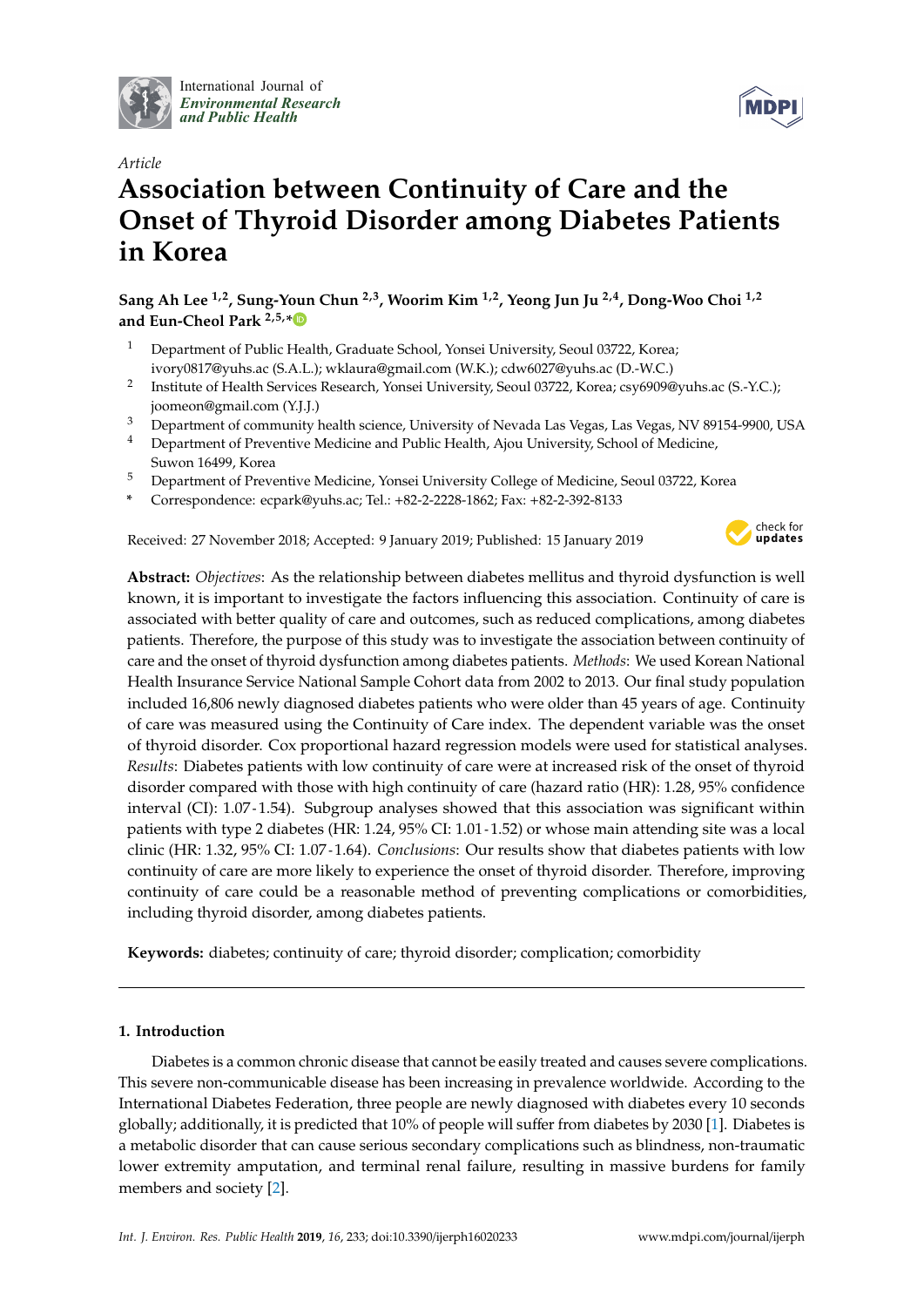Additionally, diabetes is associated with diverse comorbidities such as obesity, dyslipidemia, and hypertension [\[3\]](#page-6-2). Of the various comorbidities associated with diabetes, some studies have focused on the association between diabetes and thyroid function [\[4,](#page-6-3)[5\]](#page-6-4). The relationship between diabetes mellitus and thyroid dysfunction has been known for many years [\[5,](#page-6-4)[6\]](#page-6-5), and they have shown mutual influence [\[7\]](#page-7-0). In addition, patients with diabetes have a higher prevalence of thyroid diseases than the general population [\[8\]](#page-7-1). Diabetes seems to influence thyroid function by affecting the conversion mechanism of T4 to T3 in the peripheral tissue, and influencing hypothalamic control of thyroid stimulating hormone release [\[9](#page-7-2)[,10\]](#page-7-3). As unmanaged diabetes may induce abnormal thyroid hormone [\[11\]](#page-7-4), continuous monitoring of diabetes patients is imperative for screening for and prevention of thyroid disorders. In this context, continuity of care (COC) could be an important method due to its association with positive outcomes such as preventing complications among diabetes patients [\[12\]](#page-7-5).

COC is described as a continuous partnership between physician and patient [\[13\]](#page-7-6) and is associated with better quality of care [\[14\]](#page-7-7). COC can be achieved by knowing how a patient with a specific past history progresses through medical care with the same physician or at the same institution [\[15\]](#page-7-8). Breaking of COC is known to be associated with negative outcomes. Peterson et al. suggest that discontinuity of care, such as patient transfer to another physician, is associated with adverse events and that communication between those physicians might decrease adverse events [\[16](#page-7-9)[,17\]](#page-7-10). In other words, COC has a positive effect on treatment. Previous studies report that COC has various positive effects such as improved patients treatment adherence [\[14,](#page-7-7)[18\]](#page-7-11) and better outcomes [\[19\]](#page-7-12). Particularly, COC is known to improve the quality of care of people with chronic diseases [\[20,](#page-7-13)[21\]](#page-7-14). Among diabetes patients, continuous care is required to control blood glucose levels and provide better quality of care, with several previous studies suggesting that diabetes complications can be delayed or prevented by controlling blood glucose level [\[22,](#page-7-15)[23\]](#page-7-16).

Therefore, the purpose of this study was to investigate the association between COC and the onset of thyroid dysfunction among newly diagnosed diabetes patients. As the Korean government encourages the use of local clinics for managing chronic diseases such as hypertension and diabetes, we also examined whether the association between COC and the onset of thyroid disorder differs depending on the type of diabetes and main attending site.

#### **2. Methods**

#### *2.1. Data and Study Population*

We used Korean National Health Insurance Service National Sample Cohort (NHIS-NSC) data from 2002 to 2013. This dataset includes all medical claims from 1,025,340 individuals representing 2% of the South Korean population. For this study, we used only outpatient data from patients aged 45 years or older which were considered a risky group for diabetes [\[24\]](#page-7-17). We first excluded patients who had diabetes in 2002 to 2003 to extract new onset of diabetes. We included patients who used outpatient services for treating their diabetes mellitus more than 4 times in the first 2 years after their diagnosis date. We excluded patients who died in the first 2 years after their diabetes diagnosis date, who had thyroid disorder before the onset of diabetes, or who experienced the onset of thyroid disorder within the first 2 years after their diabetes diagnosis date. Our final study population included 16,806 individuals. NHIS-NSC data is secondary data and do not contain any data which can identify individuals. Therefore, ethical approval is exempted. The requirement for informed consent was waived because the study was based on routinely collected administrative or claims data.

# *2.2. Variables*

The COC index considers not only the frequency of visits to providers but also the distribution of visits between providers [\[15](#page-7-8)[,25\]](#page-7-18). The index ranges from 0 to 1. A score of 1 indicates that all visits are made to the same provider, whereas a score of 0 indicates that all visits are made to different providers.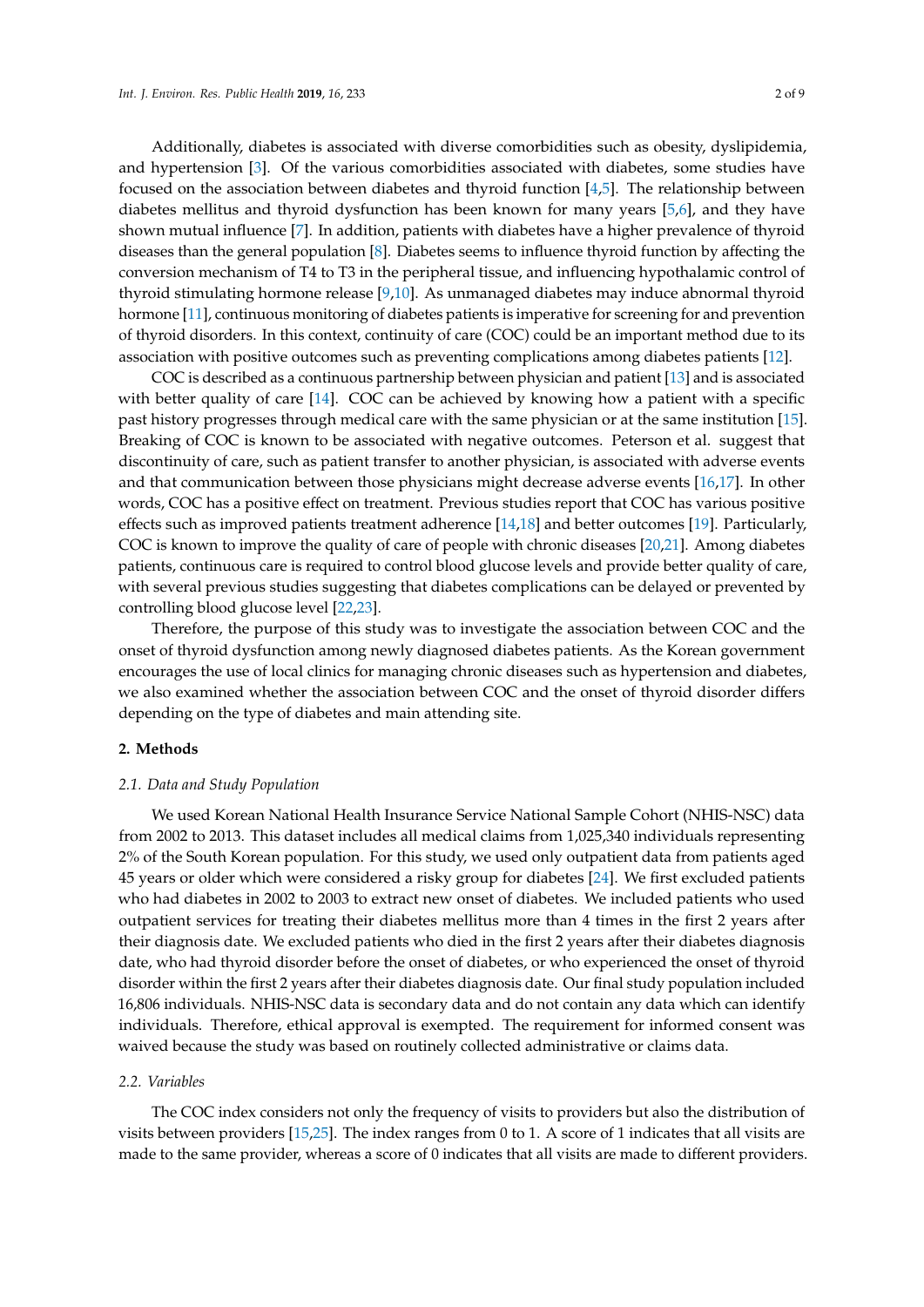In this study, level of COC was divided into low-group and high-group based on 0.75 as the cut-off point [\[26\]](#page-7-19). COC was calculated as:

$$
COC = \frac{\sum_{i=1}^{M} n_i^2 - N}{N(N-1)}
$$
 (1)

where *N* is total number of visits,  $n_i$  is number of visits to provider *i*, and *M* is the total number of providers.

Our dependent variable was the new onset of thyroid disorder (hypothyroidism or hyperthyroidism, ICD (International Classification of Diseases) codes 'E03' or 'E05', respectively) during the least 2 years after the onset of diabetes.

We controlled patients' age (45–54, 55–64, 65–74, or 75+ years), gender, income quartile (Q1 for lowest to Q4 for highest), insurance type (National Health Insurance or Medical Aid), residential area (metropolitan area or non-metropolitan area), type of diabetes (type 1 or 2), Charlson Comorbidity Index, presence of disability, main attending site (general hospital, hospital, or local clinic), location of provider (capital area, metropolitan area, or non-metropolitan area), foundation of provider (public, corporation, or private), and diabetes onset year.

#### *2.3. Statistical Analysis*

Pearson's Chi-squared tests were used to examine general characteristics of the study population by testing for differences in the distribution of each variable. Cox proportional hazard regression models were used to compute hazard ratios (HRs) for the effect of COC on the onset of thyroid disorder. Log-rank tests were conducted after verifying that there were no violations of the proportional hazards assumption. We also conducted subgroup analyses stratified by type of diabetes and type of main attending site to investigate whether these factors influenced the association between COC and the onset of thyroid dysfunction.

#### **3. Results**

Table [1](#page-3-0) shows the general characteristics of the study population. Among 16,806 diabetes patients, 3.0% (*n* = 504) experienced the onset of thyroid disorder, whereas 97.0% (*n* = 16,302) did not. Regarding COC, 69.7% (*n* = 11,717) experienced high COC, whereas 30.3% (*n* = 5089) experienced low COC. Regarding type of diabetes, 13.8% (*n* = 2314) had type 1 diabetes, whereas 86.2% (*n* = 14,492) had type 2 diabetes. Regarding main attending site, 69.5% (*n* = 11,671) used a local clinic, 22.5% (*n* = 3787) used a general hospital, and 8.0% (*n* = 1348) used a hospital. Mean COC was 0.829 ± 0.237 for, 0.802 ± 0.248, and  $0.830 \pm 0.237$  for all patients, patients in the thyroid disorder group, and patients in the no thyroid disorder group, respectively.

| <b>Variables</b>         | <b>Total</b> |      | The Onset of Thyroid Disorder |      |                  |     |                 |
|--------------------------|--------------|------|-------------------------------|------|------------------|-----|-----------------|
|                          |              |      | N <sub>0</sub>                |      | Yes              |     | <i>p</i> -Value |
|                          | N            | (%)  | $\boldsymbol{N}$              | (%)  | $\boldsymbol{N}$ | (%) |                 |
| Continuity of care index |              |      |                               |      |                  |     |                 |
| High $(\geq 0.75)$       | 11,717       | 69.7 | 11,398                        | 97.3 | 319              | 2.7 | 0.0017          |
| Low $(0.75)$             | 5089         | 30.3 | 4904                          | 96.4 | 185              | 3.6 |                 |
| Age group                |              |      |                               |      |                  |     |                 |
| $45 - 54$                | 5748         | 34.2 | 5567                          | 96.9 | 181              | 3.2 |                 |
| $55 - 64$                | 5501         | 32.7 | 5315                          | 96.6 | 186              | 3.4 | 0.0066          |
| $65 - 74$                | 4024         | 23.9 | 3914                          | 97.3 | 110              | 2.7 |                 |
| $75+$                    | 1533         | 9.1  | 1506                          | 98.2 | 27               | 1.8 |                 |

**Table 1.** The general characteristics of the study population.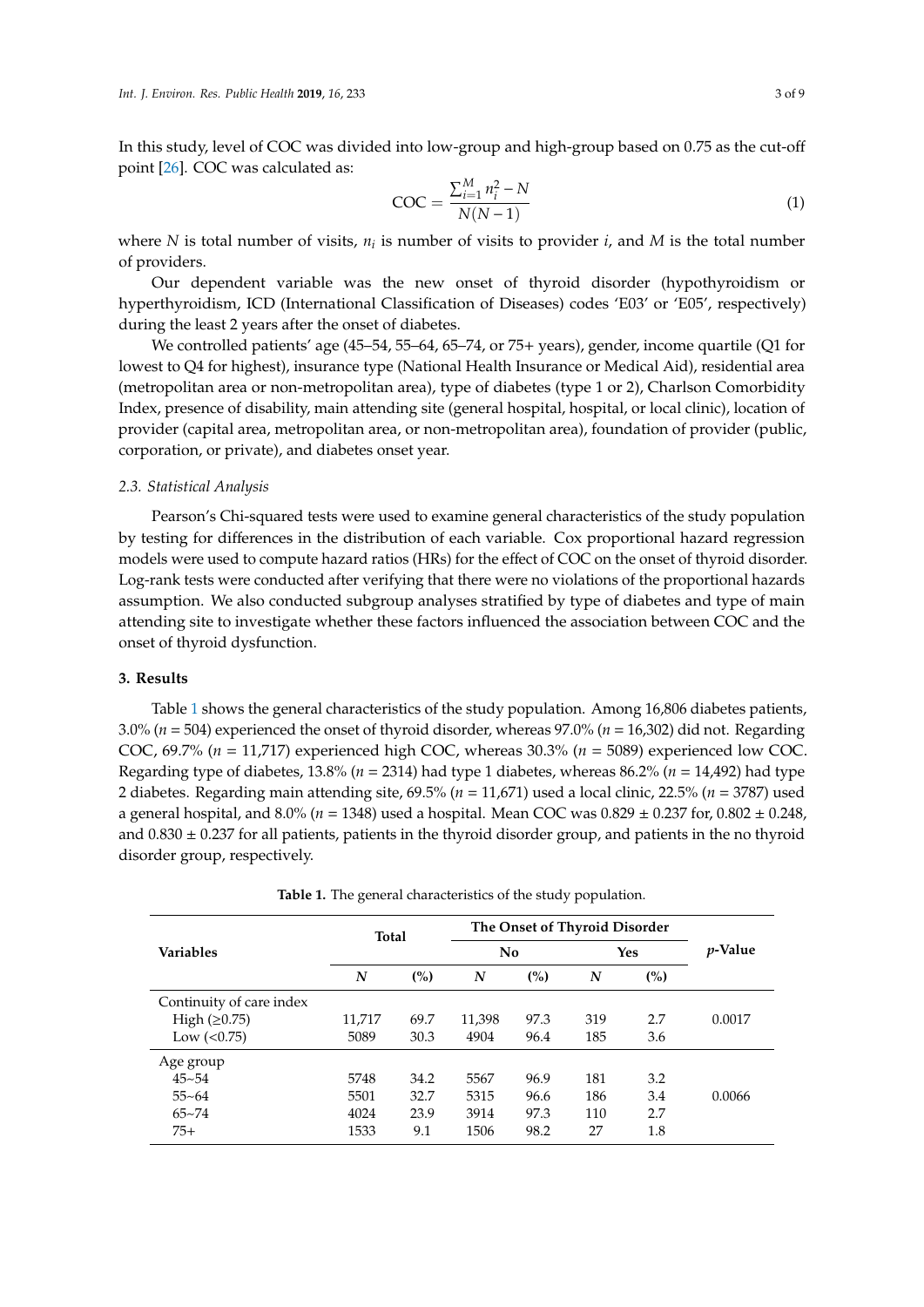<span id="page-3-0"></span>

|                                   | <b>Total</b>     |              | The Onset of Thyroid Disorder |              |                  |            |          |
|-----------------------------------|------------------|--------------|-------------------------------|--------------|------------------|------------|----------|
| <b>Variables</b>                  |                  |              | No                            |              | <b>Yes</b>       |            | p-Value  |
|                                   | $\boldsymbol{N}$ | (%)          | $\boldsymbol{N}$              | (%)          | $\boldsymbol{N}$ | (%)        |          |
| Gender                            |                  |              |                               |              |                  |            |          |
| Male                              | 9282             | 55.2         | 9095                          | 98.0         | 187              | 2.0        | < 0.0001 |
| Female                            | 7524             | 44.8         | 7207                          | 95.8         | 317              | 4.2        |          |
| Income                            |                  |              |                               |              |                  |            |          |
| Low<br>Middle                     | 3445<br>8738     | 20.5<br>52.0 | 3372                          | 97.9<br>97.0 | 73<br>260        | 2.1<br>3.0 |          |
| High                              | 4623             | 27.5         | 8478<br>4452                  | 96.3         | 171              | 3.7        |          |
|                                   |                  |              |                               |              |                  |            |          |
| Insurance type<br>National Health |                  |              |                               |              |                  |            | 0.1183   |
| Insurance                         | 15,895           | 94.6         | 15,410                        | 97.0         | 485              | 3.1        |          |
| Medical aids                      | 911              | 5.4          | 892                           | 97.9         | 19               | 2.1        |          |
| Residential area                  |                  |              |                               |              |                  |            |          |
| Capital area                      | 6926             | 41.2         | 6697                          | 96.7         | 229              | 3.3        |          |
| Metropolitan area                 | 4272             | 25.4         | 4143                          | 97.0         | 129              | 3.0        | 0.0716   |
| Rural area                        | 5608             | 33.4         | 5462                          | 97.4         | 146              | 2.6        |          |
| Type of Diabetes Mellitus         |                  |              |                               |              |                  |            |          |
| Type 1                            | 2314             | 13.8         | 2230                          | 96.4         | 84               | 3.6        | 0.0641   |
| Type 2                            | 14,492           | 86.2         | 14,072                        | 97.1         | 420              | 2.9        |          |
| Charlson comorbidity              |                  |              |                               |              |                  |            |          |
| index                             |                  |              |                               |              |                  |            |          |
| $2+$                              | 14,803           | 88.1         | 14,328                        | 96.8         | 475              | 3.2        |          |
| 1<br>$\mathbf{0}$                 | 1571<br>432      | 9.4<br>2.6   | 1547<br>427                   | 98.5<br>98.8 | 24<br>5          | 1.5<br>1.2 |          |
|                                   |                  |              |                               |              |                  |            |          |
| Disability<br>No                  | 14,977           | 89.1         | 14,51                         | 96.9         | 459              | 3.1        | 0.1745   |
| Yes                               | 1829             | 10.9         | 1784                          | 97.5         | 45               | 2.5        |          |
| Main attending clinic             |                  |              |                               |              |                  |            |          |
| General hospital                  | 3787             | 22.5         | 3672                          | 97.0         | 115              | 3.0        |          |
| Hospital                          | 1348             | 8.0          | 1313                          | 97.4         | 35               | 2.6        | 0.6649   |
| Clinic                            | 11,671           | 69.5         | 11,317                        | 97.0         | 354              | 3.0        |          |
| Location of the main              |                  |              |                               |              |                  |            |          |
| attending clinic                  |                  |              |                               |              |                  |            |          |
| Capital area                      | 6865             | 40.9         | 6646                          | 96.8         | 219              | 3.2        | 0.2921   |
| Metropolitan area                 | 4483             | 26.7         | 4346                          | 96.9         | 137              | 3.1        |          |
| Rural area                        | 5458             | 32.5         | 5310                          | 97.3         | 148              | 2.7        |          |
| Foundation of the main            |                  |              |                               |              |                  |            |          |
| attending clinic                  |                  |              |                               |              |                  |            |          |
| Public                            | 1606<br>3870     | 9.6<br>23.0  | 1561                          | 97.2<br>96.8 | 45               | 2.8        | 0.7098   |
| Corporation<br>Private            | 11,330           | 67.4         | 3747<br>10,994                | 97.0         | 123<br>336       | 3.2<br>3.0 |          |
|                                   |                  |              |                               |              |                  |            |          |
| Diabetes onset year<br>2004       | 2466             | 14.7         | 2324                          | 94.2         | 142              | 5.8        |          |
| 2005                              | 2309             | 13.7         | 2195                          | 95.1         | 114              | 4.9        |          |
| 2006                              | 1832             | 10.9         | 1773                          | 96.8         | 59               | 3.2        |          |
| 2007                              | 1980             | 11.8         | 1915                          | 96.7         | 65               | 3.3        | < 0.0001 |
| 2008                              | 1983             | 11.8         | 1930                          | 97.3         | 53               | 2.7        |          |
| 2009                              | 2085             | 12.4         | 2045                          | 98.1         | $40\,$           | 1.9        |          |
| 2010                              | 1866             | 11.1         | 1849                          | 99.1         | 17               | 0.9        |          |
| 2011                              | 2285             | 13.6         | 2271                          | 99.4         | 14               | 0.6        |          |
| Total                             | 16,806           | 100.0        | 16,302                        | 97.0         | 504              | 3.0        |          |

**Table 1.** *Cont.*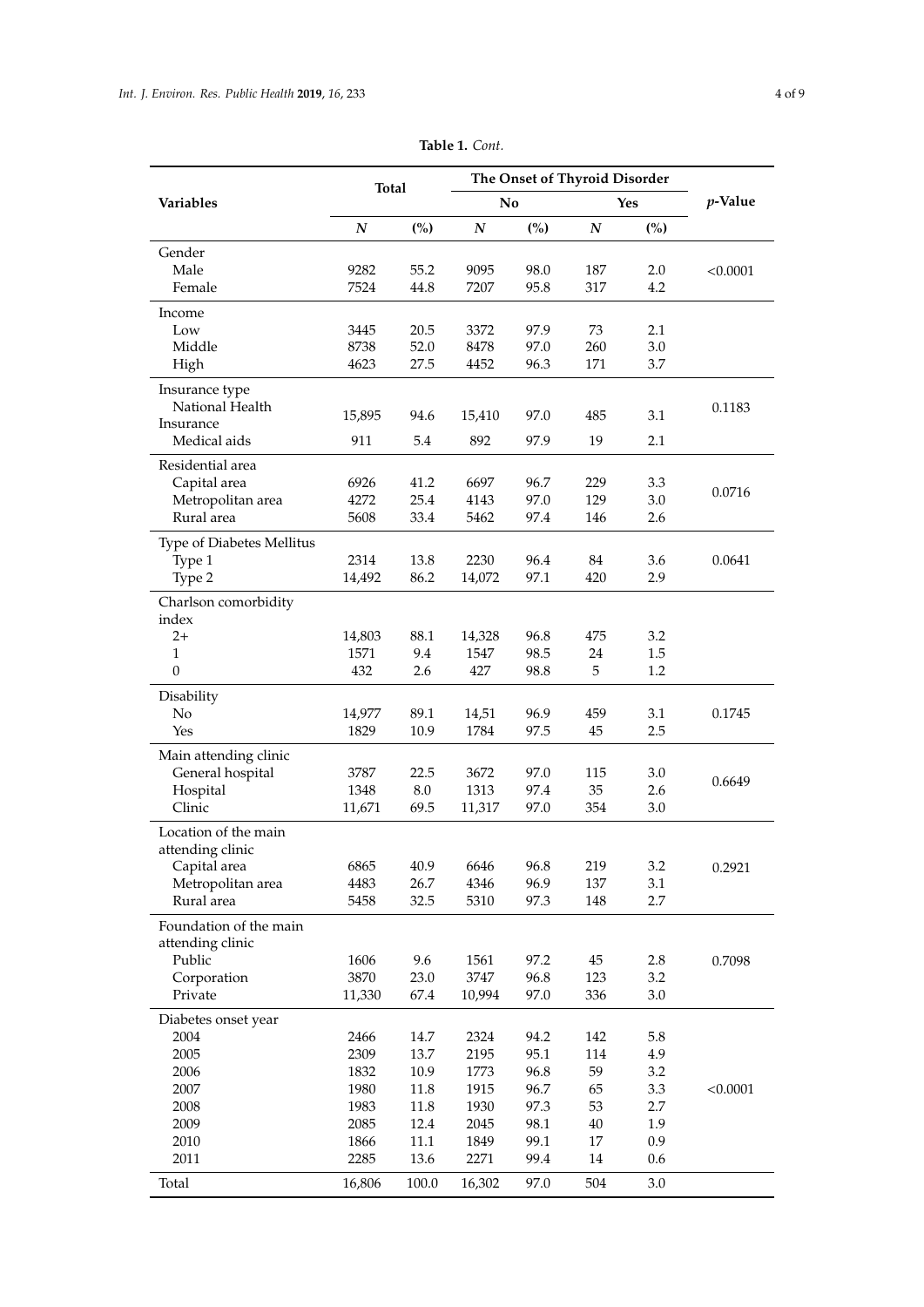Table [2](#page-4-0) shows factors associated with the onset of thyroid disorder among diabetes patients. Patients with low COC were at increased risk of the onset of thyroid disorder compared with those with high COC (HR: 1.28, 95% confidence interval (CI): 1.07–1.54). Also, the risk of onset of thyroid disorder decreased with increasing age. Patients aged 75+ years showed the lowest rate of onset of thyroid disorder compared with patients aged 45–54 years (HR: 0.45, 95% CI: 0.30–0.68). Furthermore, women had a higher risk of onset of thyroid disorder than men (HR: 2.31, 95% CI: 1.87–2.85).

|                                         | The Onset of Thyroid Disorder |                 |          |  |  |  |
|-----------------------------------------|-------------------------------|-----------------|----------|--|--|--|
| Variables                               | HR                            | 95% CI          | p-Value  |  |  |  |
| Continuity of care (COC) index          |                               |                 |          |  |  |  |
| High $(\geq 0.75)$                      | 1.00                          |                 |          |  |  |  |
| Low $(<0.75)$                           | 1.28                          | $(1.07 - 1.54)$ | 0.0078   |  |  |  |
|                                         |                               |                 |          |  |  |  |
| Age group<br>$45 - 54$                  | 1.00                          |                 |          |  |  |  |
| $55 - 64$                               | 0.94                          | $(0.76 - 1.15)$ | 0.5247   |  |  |  |
| $65 - 74$                               | 0.66                          | $(0.52 - 0.85)$ | 0.0012   |  |  |  |
| $75+$                                   | 0.45                          | $(0.30 - 0.68)$ | 0.0001   |  |  |  |
| Gender                                  |                               |                 |          |  |  |  |
| Male                                    | 1.00                          |                 |          |  |  |  |
| Female                                  | 2.31                          | $(1.87 - 2.85)$ | < 0.0001 |  |  |  |
| Income                                  |                               |                 |          |  |  |  |
| Low                                     | 1.00                          |                 |          |  |  |  |
| Middle                                  | 1.11                          | $(0.87 - 1.43)$ | 0.4047   |  |  |  |
| High                                    | 1.42                          | $(1.12 - 1.81)$ | 0.0037   |  |  |  |
|                                         |                               |                 |          |  |  |  |
| Insurance type                          | 1.00                          |                 |          |  |  |  |
| Supporter<br>Dependent                  | 1.05                          | $(0.84 - 1.30)$ | 0.6854   |  |  |  |
|                                         |                               |                 |          |  |  |  |
| Residential area                        |                               |                 |          |  |  |  |
| Capital area                            | 1.00                          |                 |          |  |  |  |
| Metropolitan area                       | 0.76                          | $(0.48 - 1.18)$ | 0.2180   |  |  |  |
| Rural area                              | 0.66                          | $(0.44 - 1.00)$ | 0.0515   |  |  |  |
| Type of diabetes mellitus               |                               |                 |          |  |  |  |
| Type 1                                  | 1.00                          |                 |          |  |  |  |
| Type 2                                  | 1.02                          | $(0.80 - 1.29)$ | 0.8931   |  |  |  |
| Charlson comorbidity index              |                               |                 |          |  |  |  |
| 0                                       | 1.00                          |                 |          |  |  |  |
| $\mathbf{1}$                            | 0.93                          | $(0.72 - 1.20)$ | 0.5754   |  |  |  |
| $2+$                                    | 1.07                          | $(0.83 - 1.37)$ | 0.6160   |  |  |  |
| Disability                              |                               |                 |          |  |  |  |
| Yes                                     | 1.00                          |                 |          |  |  |  |
| No                                      | 0.97                          | $(0.71 - 1.32)$ | 0.8416   |  |  |  |
| Main attending clinic                   |                               |                 |          |  |  |  |
| General hospital                        | 1.00                          |                 |          |  |  |  |
| Hospital                                | 0.99                          | $(0.65 - 1.51)$ | 0.9709   |  |  |  |
| Clinic                                  | 1.24                          | $(0.85 - 1.80)$ | 0.2611   |  |  |  |
| Location of the main attending clinic   |                               |                 |          |  |  |  |
| Capital area                            | 0.79                          | $(0.52 - 1.21)$ | 0.2809   |  |  |  |
| Metropolitan area                       | 0.96                          | $(0.64 - 1.45)$ | 0.8560   |  |  |  |
| Rural area                              | 1.00                          |                 |          |  |  |  |
| Foundation of the main attending clinic |                               |                 |          |  |  |  |
| Public                                  | 1.00                          |                 |          |  |  |  |
| Corporation                             | 1.40                          | $(0.90 - 2.16)$ | 0.1328   |  |  |  |
| Private                                 | 1.12                          | $(0.81 - 1.54)$ | 0.4924   |  |  |  |
| Diabetes onset year                     |                               |                 |          |  |  |  |
| 2004                                    | 1.00                          |                 |          |  |  |  |
| 2005                                    | 0.93                          | $(0.73 - 1.20)$ | 0.5860   |  |  |  |
| 2006                                    | 0.71                          | $(0.52 - 0.96)$ | 0.0280   |  |  |  |
| 2007                                    | 0.90                          | $(0.66 - 1.23)$ | 0.5155   |  |  |  |
| 2008                                    | 0.88                          | $(0.63 - 1.23)$ | 0.4529   |  |  |  |
| 2009                                    | 0.87                          | $(0.60 - 1.27)$ | 0.4802   |  |  |  |
| 2010                                    | 0.71                          | $(0.42 - 1.20)$ | 0.1995   |  |  |  |
| 2011                                    | 1.35                          | $(0.74 - 2.45)$ | 0.3237   |  |  |  |

<span id="page-4-0"></span>**Table 2.** The factors associated with the onset of thyroid disorder among diabetes mellitus patients by cox proportional hazard regression.

HR: hazard ratio; CI: confidence interval.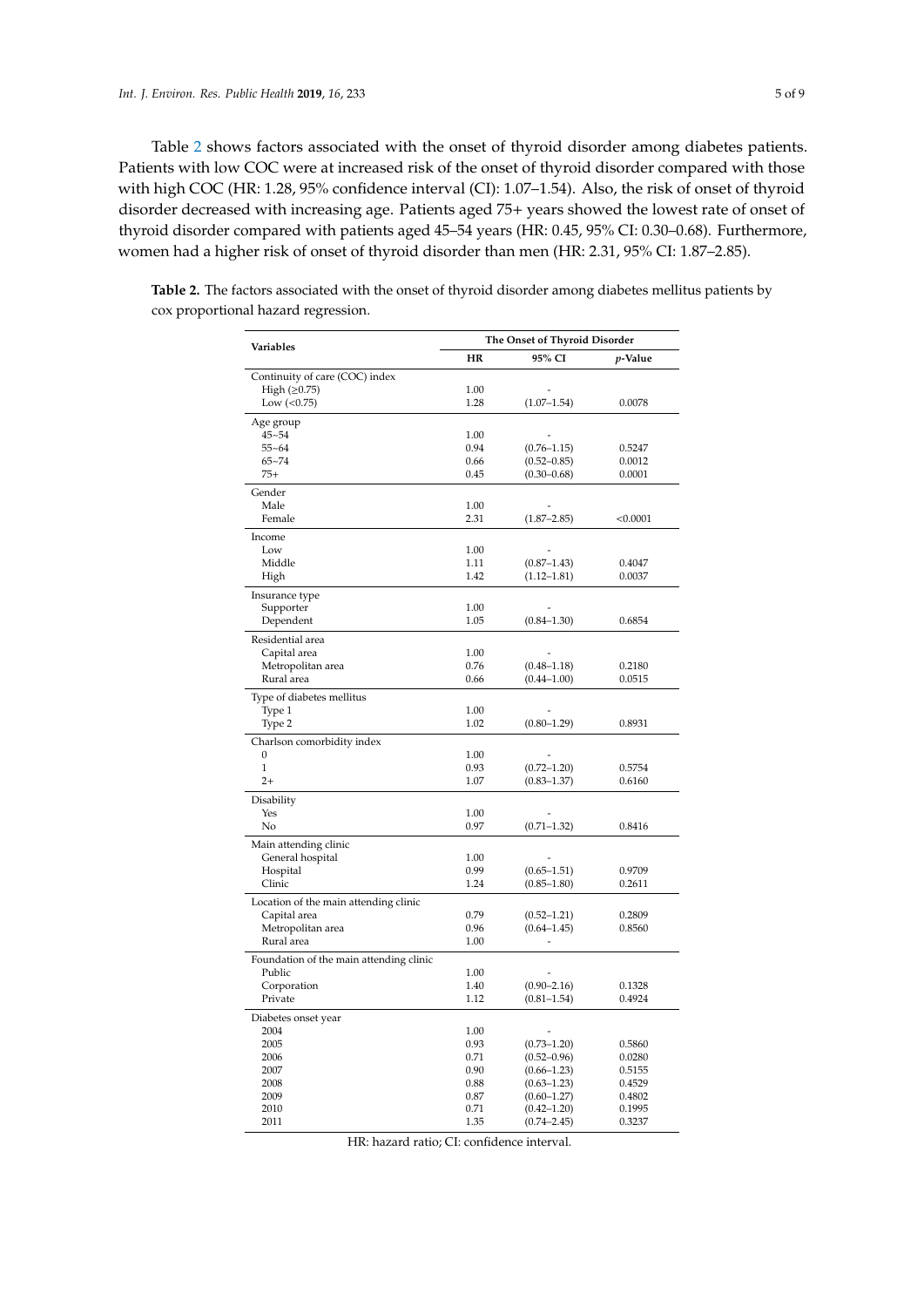Table [3](#page-5-0) shows the results of subgroup analyses stratified by type of diabetes and main attending site. Regarding type of diabetes, a significant association between COC and onset of thyroid disorder was found among patients with type 2 diabetes (HR: 1.24, 95% CI: 1.01–1.52) but not among patients with type 1 diabetes. Regarding main attending site, a significant association between COC and onset of thyroid disorder was found only for local clinics (HR: 1.32, 95% CI: 1.07–1.64) but not for general hospitals or hospitals.

<span id="page-5-0"></span>**Table 3.** The results of subgroup analyses of the association between the continuity of care and the onset of thyroid disorder stratified by the type of diabetes mellitus and main attending clinic.

|                             | The Onset of Thyroid Disorder |           |                 |                 |  |  |  |
|-----------------------------|-------------------------------|-----------|-----------------|-----------------|--|--|--|
| <b>Variables</b>            | High COC                      |           | Low COC         |                 |  |  |  |
|                             | <b>HR</b>                     | <b>HR</b> | 95% CI          | <i>v</i> -Value |  |  |  |
| Type of diabetes mellitus * |                               |           |                 |                 |  |  |  |
| Type 1                      | 1.00                          | 1.46      | $(0.95 - 2.24)$ | 0.0864          |  |  |  |
| Type 2                      | 1.00                          | 1.24      | $(1.01 - 1.52)$ | 0.0382          |  |  |  |
| Main attending clinic **    |                               |           |                 |                 |  |  |  |
| General hospital            | 1.00                          | 1.13      | $(0.75 - 1.68)$ | 0.5641          |  |  |  |
| Hospital                    | 1.00                          | 1.46      | $(0.73 - 2.90)$ | 0.2817          |  |  |  |
| Clinic                      | 1.00                          | 1.32      | $(1.07 - 1.64)$ | 0.0107          |  |  |  |

\* Adjusted for age, gender, income, insurance type, residential area, Charlson Comorbidity Index, disability existence, main attending clinic, location of the main attending clinic, and foundation of the main attending clinic, diabetes onset year. \*\* Adjusted for age, gender, income, insurance type, residential area, Charlson Comorbidity Index, disability existence, type of diabetes mellitus, location of the main attending clinic, and foundation of the main attending clinic, diabetes onset year.

#### **4. Discussion**

In this study, we investigated the association between COC and the onset of thyroid disorders among diabetes mellitus patients in Korea. We found that individuals with low COC showed a higher risk of thyroid disorder onset compared with those with high COC. This association was found among patients with type 2 diabetes or who visited a local clinic as their main attending site.

Insufficient glucose control causes several complications or comorbidities among patients with diabetes, and continuous control of blood glucose is imperative for preventing or delaying diabetes complications or comorbidities [\[23\]](#page-7-16). Previous studies showed that uncontrolled glucose also affects thyroid hormones [\[27](#page-7-20)[,28\]](#page-7-21). Therefore, appropriate glucose control of diabetes patients should be achieved for preventing onset of thyroid disorder among patients with diabetes. In this process, continuity of care could have a positive effect on continuous blood glucose control.

Generally, COC has been recognized for having various positive effects on care processes, such as enhanced communication between physician and chronic disease patients [\[29\]](#page-7-22) and improved likelihood of keeping follow-up appointments [\[30\]](#page-7-23). Additionally, provider continuity has positive effects on the quality of care and produces better outcomes due to the formation of long-term relationships and accumulation of knowledge between patients and providers [\[31\]](#page-7-24). Thus, patients with high COC tend to have better glycemic control and more well-managed diabetes [\[32\]](#page-7-25). Several studies show that diabetes patients with high COC have a lower risk of onset of complications [\[33](#page-8-0)[,34\]](#page-8-1). Even though one previous study showed that patients with high COC did not show statistically significant association with thyroid outpatients visit, the study confirmed high COC was associated with reduced diabetes ketoacidosis [\[35\]](#page-8-2). In addition, Knight et al. [\[36\]](#page-8-3) showed that patients with diabetes showed lower rate of hospitalization due to chronic diseases including thyroid disorders when their continuity of care was high. Therefore, high COC may be related to well-controlled glycemic status, which could help prevent the onset of thyroid disorders.

Our subgroup analyses showed statistically significant associations between COC and the onset of thyroid disorder among type 2 diabetes. Several previous studies reported the relationship between type 2 diabetes and thyroid disorders [\[37–](#page-8-4)[39\]](#page-8-5). Considering this association, continuity of care could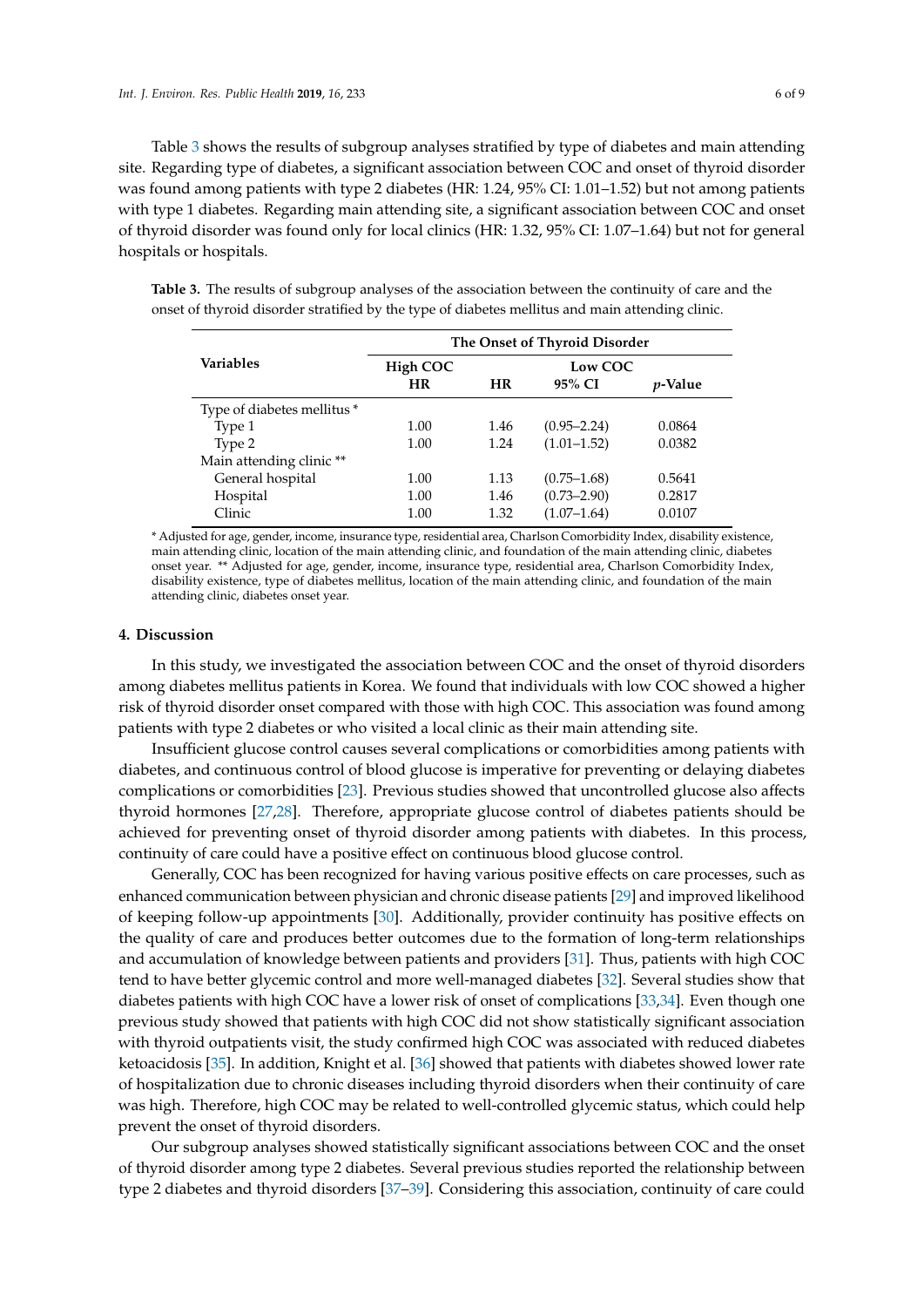be one of the methods for preventing the onset of thyroid disorder among patients with diabetes. We also found that diabetes patients whose main attending site was a local clinic showed a statistically significant association between COC and the onset of thyroid disorder, whereas those whose main attending site was a hospital or general hospital did not show a significant association. This finding may be due to systematic differences among types of sites, such as physicians' rotation systems, consultation hours, characteristics of patients, and number of patients per physicians. Further research is needed to determine why an association between COC and the onset of thyroid disorder was found only for local clinics.

Our study has several limitations. First, we could not adjust other important covariates, including educational level, working status, physical activity level or family history, which could be associated with the onset of thyroid disorder. Second, the severity of diabetes was not included in our dataset. Third, we defined thyroid disorder based on ICD-10 codes made when patients visited clinics and were diagnosed with thyroid disorder; therefore, we could not detect subclinical thyroid disorder. Fourth, we did not separate thyroid disorders into hyperthyroidism and hypothyroidism; therefore, further study is needed to focus on each type of thyroid disorder. Fifth, the primary purpose of this data was health insurance claims, and the accuracy of administrative data has been discussed for several years [\[40\]](#page-8-6). However, a previous study which studied the accuracy of this data demonstrated a 70% accuracy [\[41\]](#page-8-7). Despite these limitations, our study has the strength of using nationwide claims data obtained from the National Health Insurance Service. Additionally, to the best of our knowledge, there are few studies on the association between COC and the onset of thyroid disorder among diabetes patients [\[35,](#page-8-2)[36\]](#page-8-3). Therefore, our study could add to the body of evidence of the association.

### **5. Conclusions**

Diabetes is a common non-communicable disease, and its management is crucial for preventing many complications and comorbidities. Considering that diabetes and thyroid disorders are the most prevalent endocrine diseases, our study shows that diabetes patients with low COC were more likely to experience the onset of thyroid disorder compared to patients with high COC. High COC is associated with better quality of care and diabetes management as well as protection from complications. Thus, COC could be a reasonable method of preventing complications or comorbidities, including thyroid disorder, among diabetes patients. As "medical shopping" is a healthcare problem in Korea, preventing patients from medical shopping and enhancing their COC is needed.

**Author Contributions:** Conceptualization and Writing, S.A.L.; Methodology, S.-Y.C.; Formal Analysis, W.K. and Y.J.J.; Investigation, D.W.C.; Supervision, E.-C.P.

**Funding:** This research received no external funding.

**Conflicts of Interest:** The authors declare no conflict of interest.

#### **References**

- <span id="page-6-0"></span>1. Whiting, D.R.; Guariguata, L.; Weil, C.; Shaw, J. IDF diabetes atlas: Global estimates of the prevalence of diabetes for 2011 and 2030. *Diabetes Res. Clin. Pract.* **2011**, *94*, 311–321. [\[CrossRef\]](http://dx.doi.org/10.1016/j.diabres.2011.10.029)
- <span id="page-6-1"></span>2. Lee, S.D.; Shin, E.; Lim, J.-Y.; Lee, S.G.; Kim, J.M. Effects of Usual Source of Care by Patients with Diabetes on Use of Medical Service and Medical Expenses. *Korean Soc. Hosp. Manag.* **2017**, *22*, 1–17.
- <span id="page-6-2"></span>3. Association, A.D. Standards of medical care in diabetes—2014. *Diabetes Care* **2014**, *37*, S14–S80. [\[CrossRef\]](http://dx.doi.org/10.2337/dc14-S014) [\[PubMed\]](http://www.ncbi.nlm.nih.gov/pubmed/24357209)
- <span id="page-6-3"></span>4. Kadiyala, R.; Peter, R.; Okosieme, O. Thyroid dysfunction in patients with diabetes: Clinical implications and screening strategies. *Int. J. Clin. Pract.* **2010**, *64*, 1130–1139. [\[CrossRef\]](http://dx.doi.org/10.1111/j.1742-1241.2010.02376.x) [\[PubMed\]](http://www.ncbi.nlm.nih.gov/pubmed/20642711)
- <span id="page-6-4"></span>5. Hage, M.; Zantout, M.S.; Azar, S.T. Thyroid disorders and diabetes mellitus. *J. Thyroid Res.* **2011**, *2011*, 439463. [\[CrossRef\]](http://dx.doi.org/10.4061/2011/439463) [\[PubMed\]](http://www.ncbi.nlm.nih.gov/pubmed/21785689)
- <span id="page-6-5"></span>6. Wang, C. The relationship between type 2 diabetes mellitus and related thyroid diseases. *J. Diabetes Res.* **2013**, *2013*, 390534. [\[CrossRef\]](http://dx.doi.org/10.1155/2013/390534)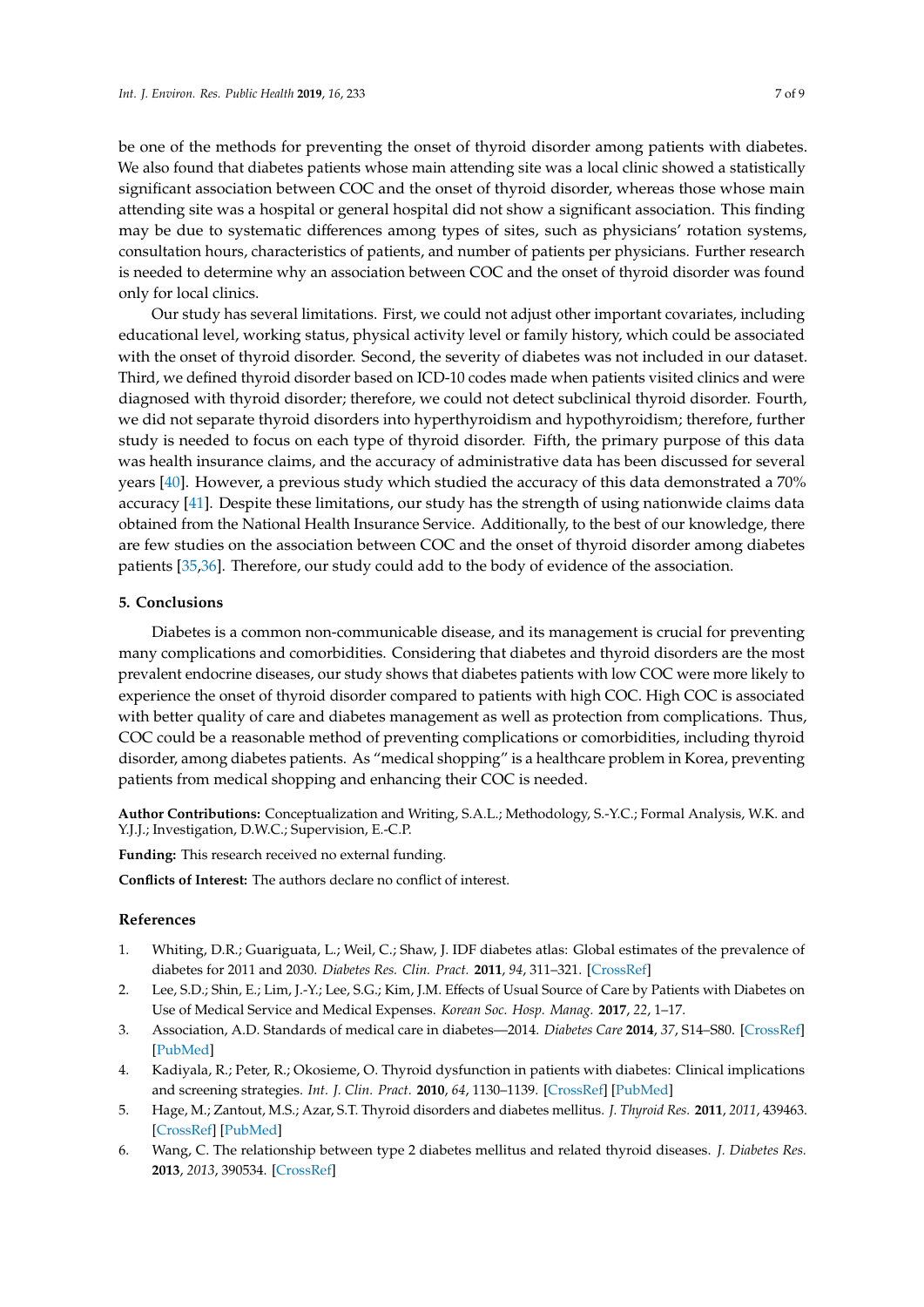- <span id="page-7-0"></span>7. Feely, J.; Isles, T. Screening for thyroid dysfunction in diabetics. *Br. Med. J.* **1979**, *2*, 1439. [\[CrossRef\]](http://dx.doi.org/10.1136/bmj.2.6202.1439-b)
- <span id="page-7-1"></span>8. Wu, P. Thyroid disease and diabetes. *Clin. Diabetes* **2000**, *18*, 38.
- <span id="page-7-2"></span>9. Vikhe, V.B.; Kanitkar, S.A.; Tamakuwala, K.K.; Gaikwad, A.N.; Kalyan, M.; Agarwal, R.R. Thyroid dysfunction in patients with type 2 diabetes mellitus at tertiary care centre. *Natl. J. Med. Res.* **2013**, *3*, 377–380.
- <span id="page-7-3"></span>10. Shah, S. Thyroid disease in diabetes mellitus. *J. Assoc. Phys. India* **1984**, *32*, 1057–1059.
- <span id="page-7-4"></span>11. Donckier, J. Endocrine diseases and diabetes. In *Textbook of Diabetes Mellitus*; Black Well Publishing Company: Chichester, UK, 2003; pp. 27.21–27.25.
- <span id="page-7-5"></span>12. Malcolm, J.C.; Maranger, J.; Taljaard, M.; Shah, B.; Tailor, C.; Liddy, C.; Keely, E.; Ooi, T.C. Into the abyss: Diabetes process of care indicators and outcomes of defaulters from a Canadian tertiary care multidisciplinary diabetes clinic. *BMC Health Serv. Res.* **2013**, *13*, 303. [\[CrossRef\]](http://dx.doi.org/10.1186/1472-6963-13-303) [\[PubMed\]](http://www.ncbi.nlm.nih.gov/pubmed/23938105)
- <span id="page-7-6"></span>13. Van Walraven, C.; Oake, N.; Jennings, A.; Forster, A.J. The association between continuity of care and outcomes: A systematic and critical review. *J. Eval. Clin. Pract.* **2010**, *16*, 947–956. [\[CrossRef\]](http://dx.doi.org/10.1111/j.1365-2753.2009.01235.x) [\[PubMed\]](http://www.ncbi.nlm.nih.gov/pubmed/20553366)
- <span id="page-7-7"></span>14. O'connor, P.J.; Desai, J.; Rush, W.A.; Cherney, L.M.; Solberg, L.I.; Bishop, D.B. Is having a regular provider of diabetes care related to intensity of care and glycemic control? *J. Fam. Pract.* **1998**, *47*, 290–298.
- <span id="page-7-8"></span>15. Gill, J.M.; Mainous, A.G.; Diamond, J.J.; Lenhard, M.J. Impact of provider continuity on quality of care for persons with diabetes mellitus. *Ann. Fam. Med.* **2003**, *1*, 162–170. [\[CrossRef\]](http://dx.doi.org/10.1370/afm.22) [\[PubMed\]](http://www.ncbi.nlm.nih.gov/pubmed/15043378)
- <span id="page-7-9"></span>16. Petersen, L.A.; Brennan, T.A.; O'neil, A.C.; Cook, E.F.; Lee, T.H. Does housestaff discontinuity of care increase the risk for preventable adverse events? *Ann. Internal Med.* **1994**, *121*, 866–872. [\[CrossRef\]](http://dx.doi.org/10.7326/0003-4819-121-11-199412010-00008)
- <span id="page-7-10"></span>17. Petersen, L.A.; Orav, E.J.; Teich, J.M.; O'Neil, A.C.; Brennan, T.A. Using a computerized sign-out program to improve continuity of inpatient care and prevent adverse events. *Joint Comm. J. Qual. Improv.* **1998**, *24*, 77–87. [\[CrossRef\]](http://dx.doi.org/10.1016/S1070-3241(16)30363-7)
- <span id="page-7-11"></span>18. Safran, D.G.; Taira, D.A.; Rogers, W.H.; Kosinski, M.; Ware, J.E.; Tarlov, A.R. Linking primary care performance to outcomes of care. *J. Fam. Pract.* **1998**, *47*, 213–221.
- <span id="page-7-12"></span>19. Parchman, M.L.; Pugh, J.A.; Noël, P.H.; Larme, A.C. Continuity of care, self-management behaviors, and glucose control in patients with type 2 diabetes. *Med. Care* **2002**, *40*, 137–144. [\[CrossRef\]](http://dx.doi.org/10.1097/00005650-200202000-00008)
- <span id="page-7-13"></span>20. Cabana, M.D.; Jee, S.H. Does continuity of care improve patient outcomes. *J. Fam. Pract.* **2004**, *53*, 974–980.
- <span id="page-7-14"></span>21. Van Servellen, G.; Fongwa, M.; Mockus D'Errico, E. Continuity of care and quality care outcomes for people experiencing chronic conditions: A literature review. *Nurs. Health Sci.* **2006**, *8*, 185–195. [\[CrossRef\]](http://dx.doi.org/10.1111/j.1442-2018.2006.00278.x)
- <span id="page-7-15"></span>22. UK Prospective Diabetes Study Group. Tight blood pressure control and risk of macrovascular and microvascular complications in type 2 diabetes: UKPDS 38. *Br. Med. J.* **1998**, *317*, 703.
- <span id="page-7-16"></span>23. Control, D.; Group, C.T.R. The effect of intensive treatment of diabetes on the development and progression of long-term complications in insulin-dependent diabetes mellitus. *N. Engl. J. Med.* **1993**, *1993*, 977–986.
- <span id="page-7-17"></span>24. Association, A.D. Standards of medical care in diabetes—2010. *Diabetes Care* **2010**, *33*, S11. [\[CrossRef\]](http://dx.doi.org/10.2337/dc10-S011) [\[PubMed\]](http://www.ncbi.nlm.nih.gov/pubmed/20042772)
- <span id="page-7-18"></span>25. Bice, T.W.; Boxerman, S.B. A quantitative measure of continuity of care. *Med. Care* **1977**, *15*, 347–349. [\[CrossRef\]](http://dx.doi.org/10.1097/00005650-197704000-00010) [\[PubMed\]](http://www.ncbi.nlm.nih.gov/pubmed/859364)
- <span id="page-7-19"></span>26. Menec, V.H.; Sirski, M.; Attawar, D.; Katz, A. Does continuity of care with a family physician reduce hospitalizations among older adults? *J. Health Serv. Res. Policy* **2006**, *11*, 196–201. [\[CrossRef\]](http://dx.doi.org/10.1258/135581906778476562)
- <span id="page-7-20"></span>27. Gursoy, N.; Tuncel, E. The relationship between the glycemic control and the hypothalamus-pituitary-thyroid axis in diabetic patients. *Turk. J. Endocrinol. MeTable* **1999**, *4*, 163–168.
- <span id="page-7-21"></span>28. Ayturk, S.; Gursoy, A.; Kut, A.; Anil, C.; Nar, A.; Tutuncu, N.B. Metabolic syndrome and its components are associated with increased thyroid volume and nodule prevalence in a mild-to-moderate iodine-deficient area. *Eur. J. Endocrinol.* **2009**, *161*, 599–605. [\[CrossRef\]](http://dx.doi.org/10.1530/EJE-09-0410)
- <span id="page-7-22"></span>29. Love, M.M.; Mainous, A.G.I.; Talbert, J.C.; Hager, G.L. Continuity of care and the physician-patient relationship. *J. Fam. Pract.* **2000**, *49*, 998–1004.
- <span id="page-7-23"></span>30. Sweeney, K.G.; Gray, D.P. Patients who do not receive continuity of care from their general practitioner–are they a vulnerable group? *Br. J. Gen. Pract.* **1995**, *45*, 133–135.
- <span id="page-7-24"></span>31. Starfield, B. *Primary Care: Concept, Evaluation, and Policy*; Oxford University Press: New York, NY, USA, 1992.
- <span id="page-7-25"></span>32. Mainous, A.G., III; Koopman, R.J.; Gill, J.M.; Baker, R.; Pearson, W.S. Relationship between continuity of care and diabetes control: Evidence from the Third National Health and Nutrition Examination Survey. *Am. J. Public Health* **2004**, *94*, 66–70. [\[CrossRef\]](http://dx.doi.org/10.2105/AJPH.94.1.66)